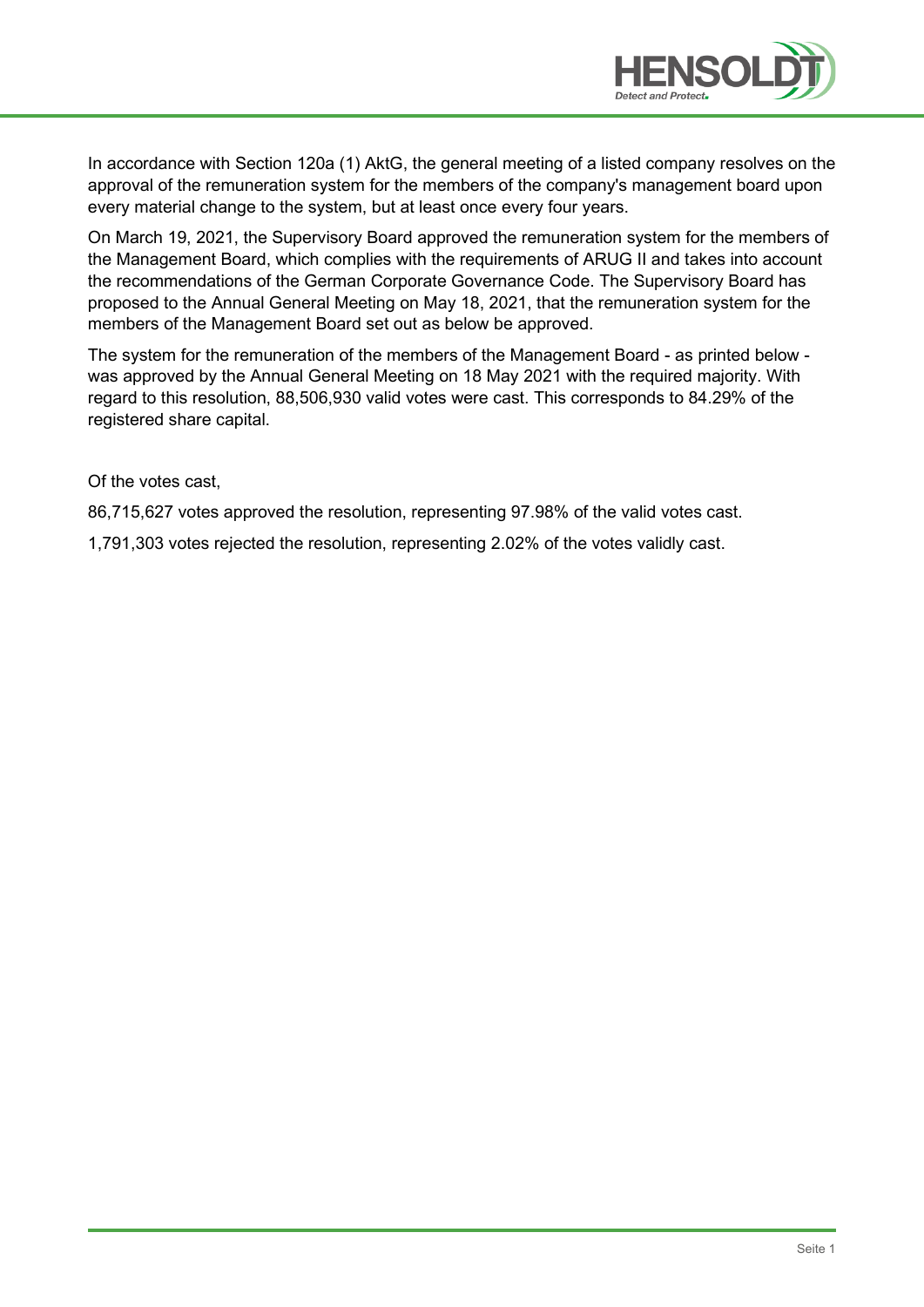

# System for the remuneration of the members of the Management Board of HENSOLDT AG

HENSOLDT AG (hereinafter "HENSOLDT AG" or the "company") pursues the goal of cementing its position as a high-tech pioneer and specialized provider of electronic sensor solutions in the defense and security sector with a portfolio focus on high-quality sensors in the areas of radar, electronic warfare, avionics, and optronics in Europe, and of continuing its course for growth. This ambitious goal requires the commitment and the ardor of all employees and, most of all, the Management Board's strategic and dedicated leadership of the company. The Supervisory Board endorses the Management Board's corporate strategy and proposes to the general meeting a remuneration system for the members of the Management Board that is in line with those strategic goals. Furthermore, the remuneration system proposed here meets the new legal requirements and implements the recommendations of the German Corporate Governance Code in the version adopted by the Commission on December 16, 2019 (the "GCGC").

#### I. Promoting the corporate strategy and long-term development of the company

The new system for remunerating the members of the Management Board (the "remuneration system") of HENSOLDT AG aims at promoting the corporate strategy and long-term development of the company and its affiliated companies. This is achieved primarily by giving the remuneration system a simple design with a clear incentive structure for the Management Board members. The remuneration system is structured such that it appropriately rewards the performance of the Management Board members and, simultaneously, conforms with all regulatory requirements, the recommendations of the GCGC and market practice. The variable remuneration is designed such that it rewards the achievement of not only short-term, one-year targets (the short term incentive or STI), but also long-term targets measured over periods lasting several years. This is to prevent the Management Board from making decisions that do not promise any sustainable business success for reasons of optimizing its income in the short term. Among the long-term remuneration component (the long term incentive or LTI), apart from financial performance targets and the strong focus on the price of the company's share, there are also performance parameters taken from the environmental, social and governance areas known as ESG targets. In the Management Board members' current service contracts, these ESG targets are "diversity," which focuses on the achievement of a certain percentage of women at different levels within the company, and "climate impact," which aims at increasing the share of renewable energy of all the energy consumed by the HENSOLDT group, reducing CO2 emissions and decreasing the use of volatile organic compounds (VOCs).

Lastly, the new remuneration system includes another incentive to further the long-term development of the company in the form of an obligation to acquire and hold shares in the company (known as the share ownership guidelines or SOG). Under the SOG, the Management Board members are obligated to invest a certain amount in shares of the company within four years and to hold those shares until their service contract terminates and, to an extent, to hold shares after that as well.

With this approach, the remuneration system acknowledges the Management Board members' demanding task of implementing the group strategy and leading an enterprise with operations around the world offering innovative and flexible solutions amidst global competition. At the same time, the Management Board members' remuneration is to be conform with market conditions and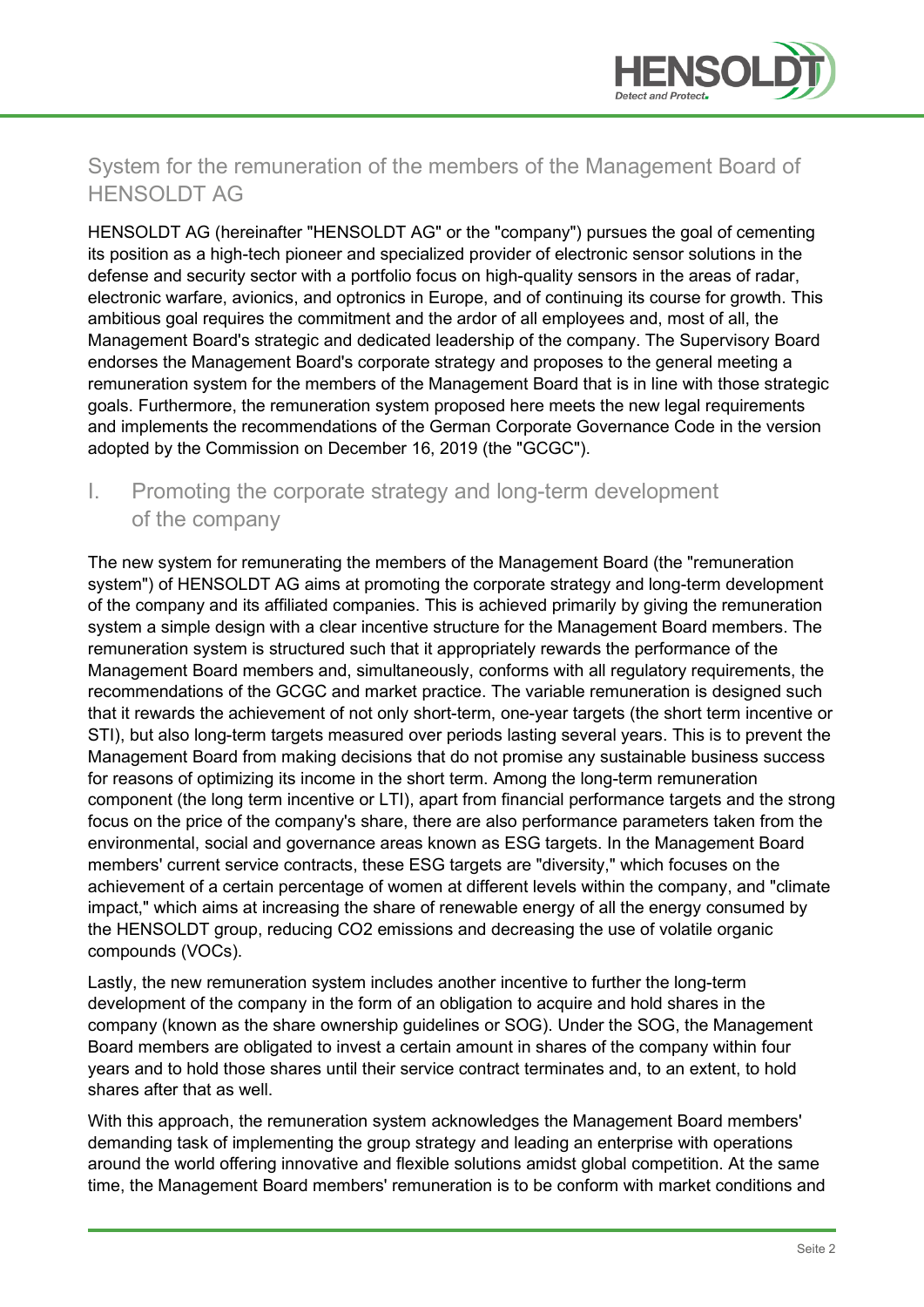

competitive so that the company can attract competent and dynamic Management Board members. The remuneration system is to therefore give the Supervisory Board the ability within a defined framework to respond flexibly to a changing market and competitive environment.

The remuneration system satisfies the requirements of the German Stock Corporation Act for a clear and comprehensible remuneration system and follows the recommendations of the GCGC, as illustrated below.

# **Principles of the remuneration system**

| The remuneration system helps in the implementation of the group strategy and in leading an enterprise with<br>operations around the world that offers innovative and flexible solutions amidst global competition. |
|---------------------------------------------------------------------------------------------------------------------------------------------------------------------------------------------------------------------|
|                                                                                                                                                                                                                     |
| The remuneration system for the Management Board members has a simple and clear design and follows the<br>recommendations of the German Corporate Governance Code (GCGC).                                           |
|                                                                                                                                                                                                                     |
| Management Board members' performance is appropriately rewarded in accordance with regulatory<br>requirements and in line with market practice.                                                                     |
|                                                                                                                                                                                                                     |
| The variable remuneration comprises not only short-term, one-year targets, but also long-term targets measured<br>over periods lasting several years in order to ensure the company's sustainable success.          |
|                                                                                                                                                                                                                     |
|                                                                                                                                                                                                                     |

Apart from the financial performance targets and the strong focus on the price of the company's share, the longterm remuneration component (LTI) concentrates on so-called ESG targets.



The Share Ownership Guidelines (SOG) are another incentive to further the company's long-term development in the form of an obligation for the Management Board members to acquire and hold company shares.

II. Procedure for the determination, implementation and review of the remuneration system

The Supervisory Board sets the remuneration of the individual members of the Management Board on the basis of the remuneration system approved by the general meeting.

The Supervisory Board approved the new remuneration system by resolution in its meeting on March 19, 2021, after the Executive Committee of the Supervisory Board had previously concerned itself with the new remuneration system and possible alternatives. In its preparations, the Supervisory Board also obtained the advice and support of an external remuneration expert that is independent of the Management Board and the company. At the instruction of the Supervisory Board, the external remuneration expert also reviewed and confirmed that the Management Board members' remuneration is in line with usual levels.

The general meeting resolves whether or not to approve the remuneration system submitted by the Supervisory Board. In the event that the general meeting does not approve the remuneration system, the Supervisory Board must submit a revised remuneration system for adoption by resolution no later than at the next annual general meeting. Upon every material change to the remuneration system, but at least once every four years, the general meeting of HENSOLDT AG resolves once again whether or not to approve the remuneration system for the Management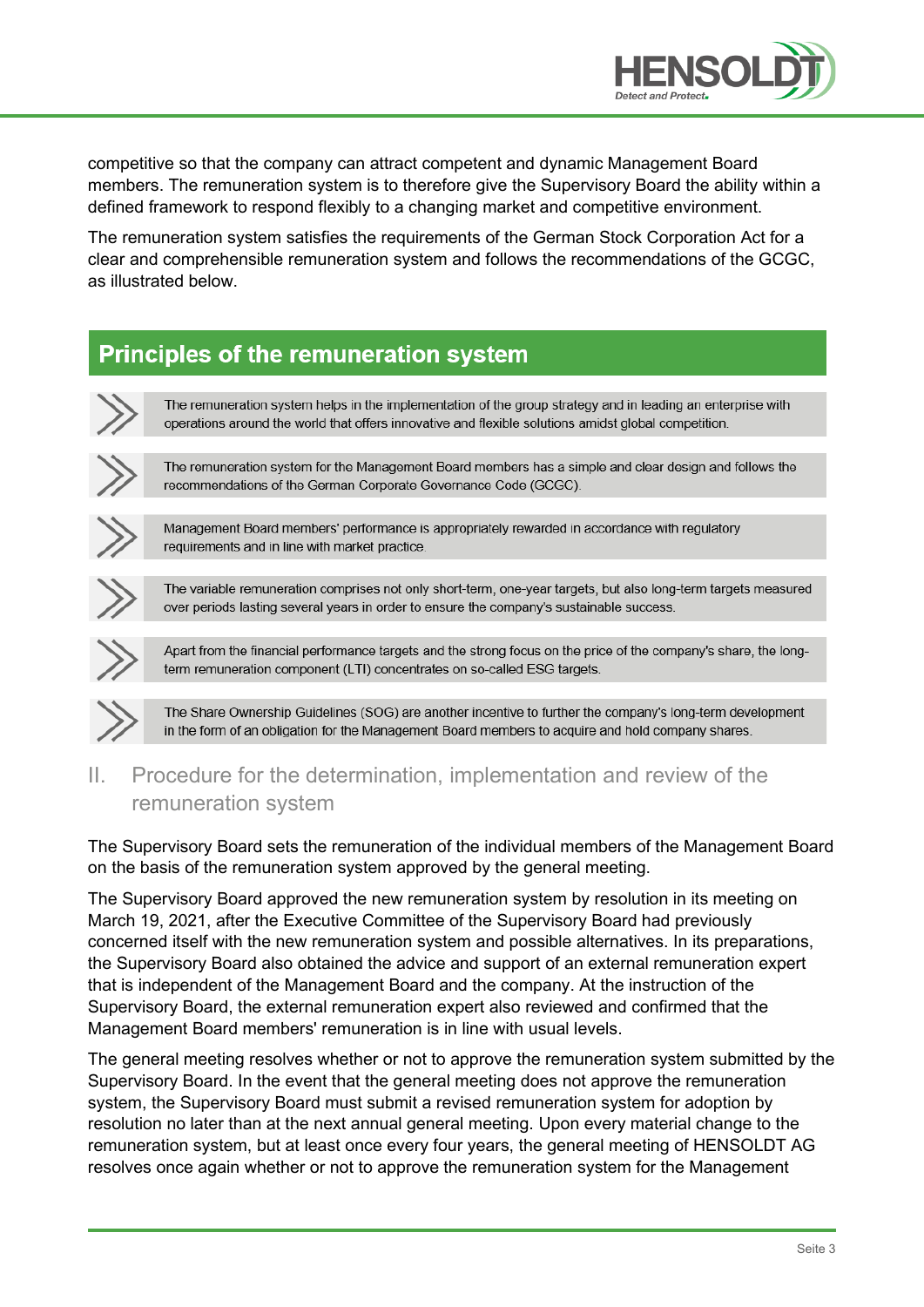

Board members submitted by the Supervisory Board. Based on a motion by shareholders whose combined shareholdings reach 5% of the share capital or the nominal amount of EUR 500,000, the general meeting may reduce the specified maximum remuneration.

Applicable law allows the Supervisory Board to deviate temporarily from the remuneration system if it is necessary in the interest of the company's long-term prosperity and if the remuneration system lays down the deviation procedure and specifies the elements of the remuneration system from which may be deviated. Such a deviation may be implemented only if there is an express resolution adopted by the Supervisory Board that adequately describes specifically the duration of the deviation and the deviation as such and also the reason for the deviation (i.e., why the deviation is necessary for the company's long-term prosperity). The Supervisory Board may deviate from all of the elements of the remuneration, i.e., both from the relative share and the conditions of each individual remuneration component. In individual cases, the Supervisory Board may also temporarily set the fixed salary differently if it is in the interest of the company's long-term prosperity, but not at a level exceeding the maximum remuneration set by the general meeting.

Consistent with the recommendation of the GCGC, the Supervisory Board shall have the possibility to account for extraordinary developments to an appropriate extent. It shall be permitted to retain or reclaim variable remuneration, if justified. The company will establish the basis for implementing these recommendations through provisions in the service contracts that lay down the conditions to that end, in particular through a clawback clause (see X. and XI. below for more information in this regard).

The Executive Committee of the Supervisory Board will also regularly review the appropriateness and structure of the remuneration system after the general meeting resolves to confirm it and will deliberate on this subject in connection with the annual determination of the actual achievement of targets. As needed, the Executive Committee of the Supervisory Board will propose adjustments to the Supervisory Board.

The Supervisory Board does not consider there to be any conflicts of interest to which individual members of the Supervisory Board are subject to in connection with the remuneration system and the Management Board members' remuneration. In particular, the Supervisory Board members' remuneration provided for in HENSOLDT AG's Articles of Association is unrelated to the Management Board members' remuneration. To avoid any conflicts of interest, the Supervisory Board will also take care that any external remuneration consultant is engaged directly by the Supervisory Board and that the remuneration consultant is thereby independent of the Management Board and of the company.

#### III. Effective date of the new remuneration system

The new remuneration system takes effect immediately. Modifications of the currently applicable service contracts of the Management Board members are not necessary as the provisions concerning remuneration in the service contracts already conform with the provisions of the remuneration system.

#### IV. Structure of the new remuneration system

Remuneration components and their relative share of the remuneration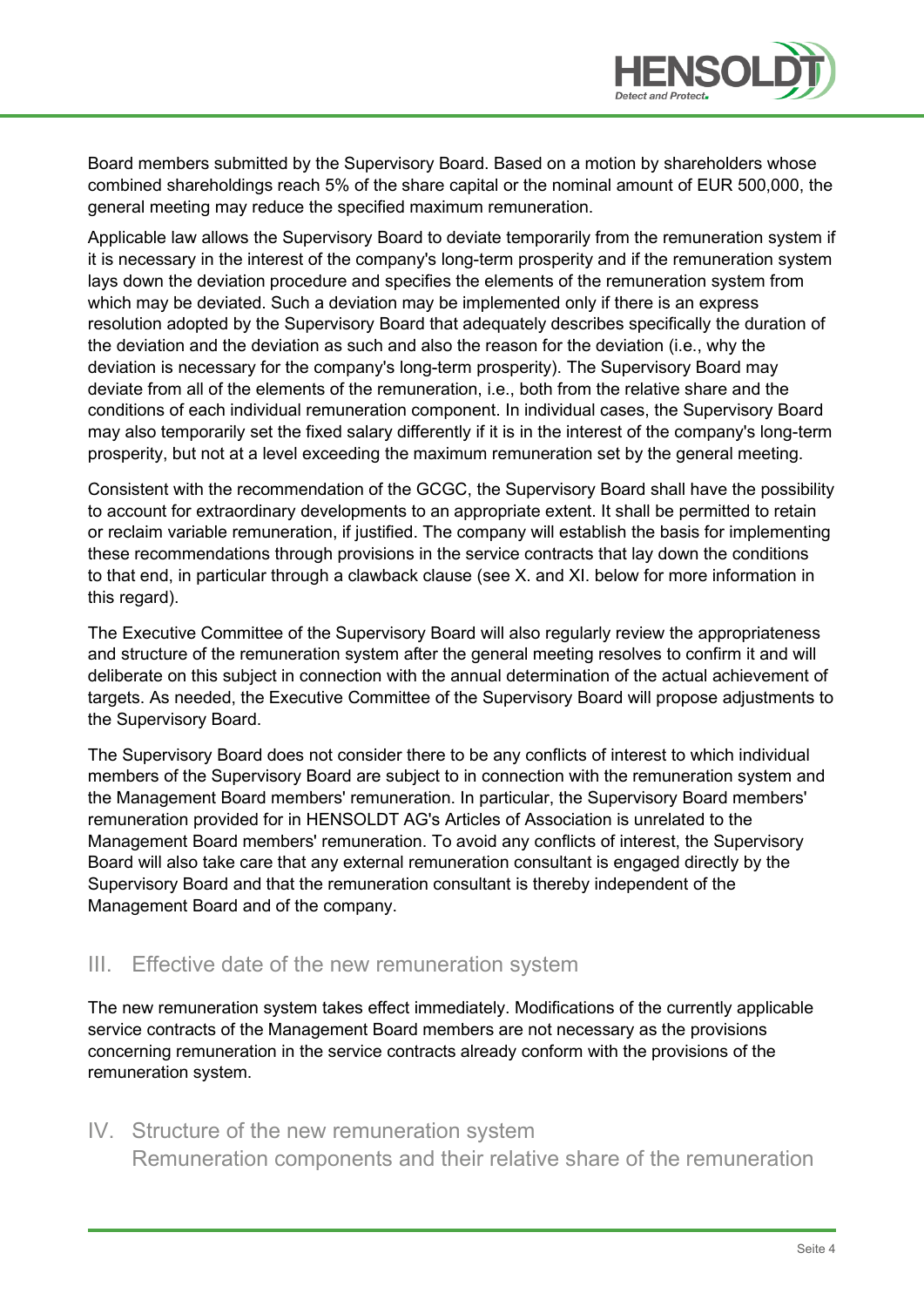

The remuneration system consists of non-performance-based (fixed) and performance-based (variable) remuneration components.

- The non-performance-based remuneration consists of a fixed base annual salary, fringe benefits (namely, insurance premiums, a company car, costs for journeys home and, under certain circumstances, an allowance for the costs of a secondary residence near the company's registered office) and participation in the company pension plan.
- The performance-based remuneration consists of short-term, one-year remuneration (the STI annual bonus) and long-term, multi-year remuneration (the LTI bonus). In the case of new appointments, the Supervisory Board may guarantee a reasonable amount of variable remuneration to new members of the Management Board for a limited period of time.

Within the bounds of the maximum remuneration set by the general meeting, the Supervisory Board sets for each member of the Management Board the amounts of the fixed base annual salary, the STI annual bonus and the LTI bonus, in each case assuming that targets will be fully met, i.e., 100% (the sum of the fixed base annual salary, the STI annual bonus and the LTI bonus assuming in each case that targets will be fully reached (100%) is known as the "target direct remuneration"). In this respect, the new remuneration system provides that the performancebased, variable remuneration for the Management Board members will make up 63% to 67% (rounded in each case) of the entire target direct remuneration. The long-term remuneration component makes up 35% to 36% (rounded in each case) of the Management Board members' entire target direct remuneration. The short-term remuneration component makes up 28% to 31% (rounded in each case) of the Management Board members' entire target direct remuneration. By weighting the long-term, multi-year remuneration (the LTI) more heavily than the short-term, oneyear remuneration (the STI), the remuneration structure is aligned with the company's sustainable development and its long-term increase in value. The LTI target amount amounts to 54% to 57% (rounded in each case) of the variable remuneration, while the STI target amount amounts to 43% to 46% (rounded in each case).

#### **Target direct remuneration**



The target total remuneration is the sum of the target direct remuneration, plus fringe benefits and the contribution to the company pension plan, the amounts of which are not specified by the remuneration system, however. Mathematically speaking, the relative share of the fixed remuneration and the performance-based variable remuneration components is therefore less than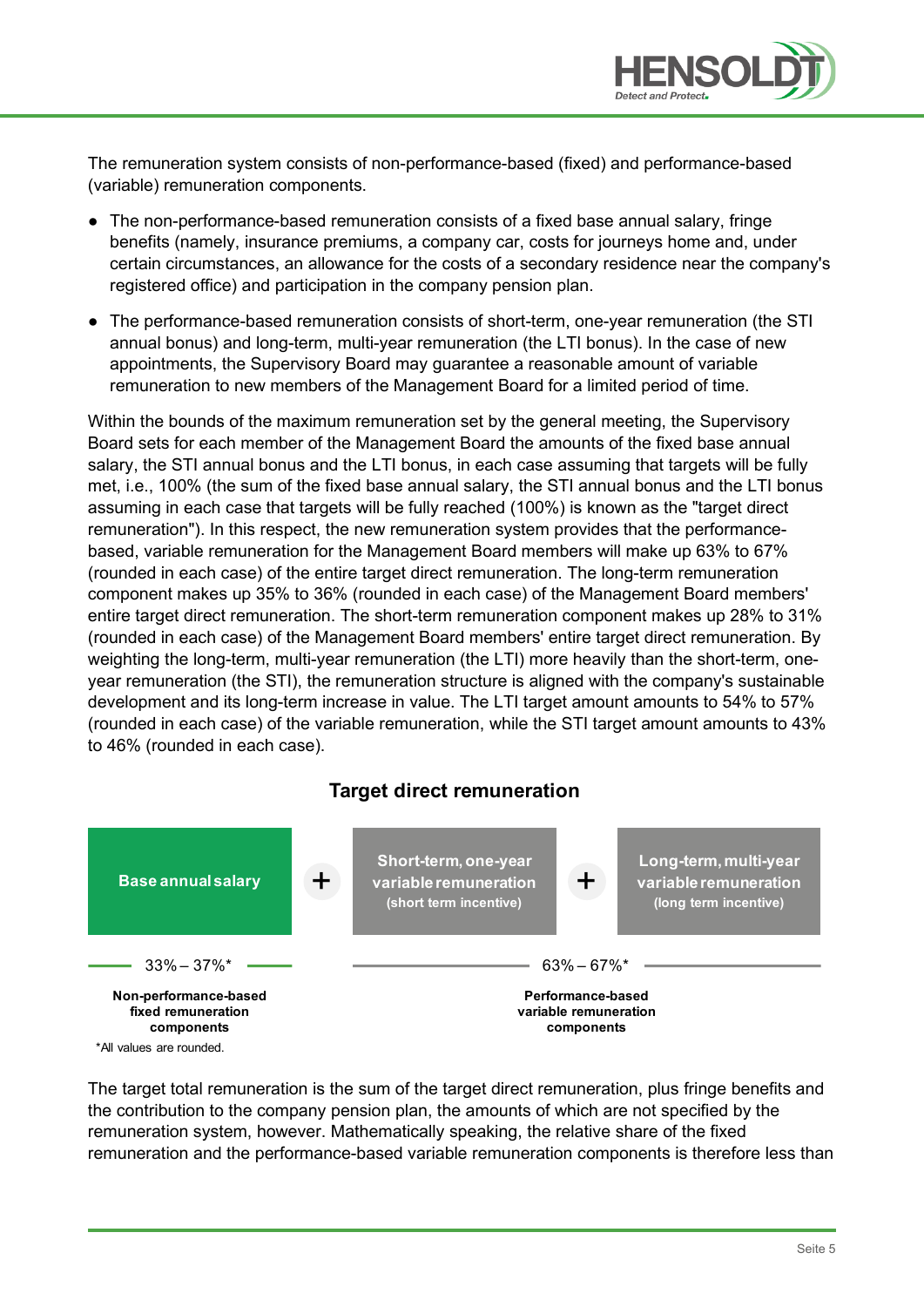

the aforementioned relative shares (percentages) in the target direct remuneration. Going forward, the precise amounts will be reported in the annual remuneration report.

### V. Non-performance-based fixed remuneration components

The non-performance-based remuneration consists of a fixed salary, fringe benefits and a contribution to the company pension plan.

| <b>Remuneration system</b>            |                                             |  |  |  |
|---------------------------------------|---------------------------------------------|--|--|--|
| Non-performance-based<br>remuneration |                                             |  |  |  |
|                                       | <b>Fixed salary</b>                         |  |  |  |
|                                       | <b>Fringe benefits</b>                      |  |  |  |
|                                       | <b>Company pension plan</b><br>contribution |  |  |  |

• **Fixed salary**: The fixed base annual salary is paid in arrears in twelve equal monthly installments less the deductions provided for by law at the end of each month. If a member of the Management Board joins or leaves that body during the year, the fixed salary is granted on a *pro rata temporis* basis.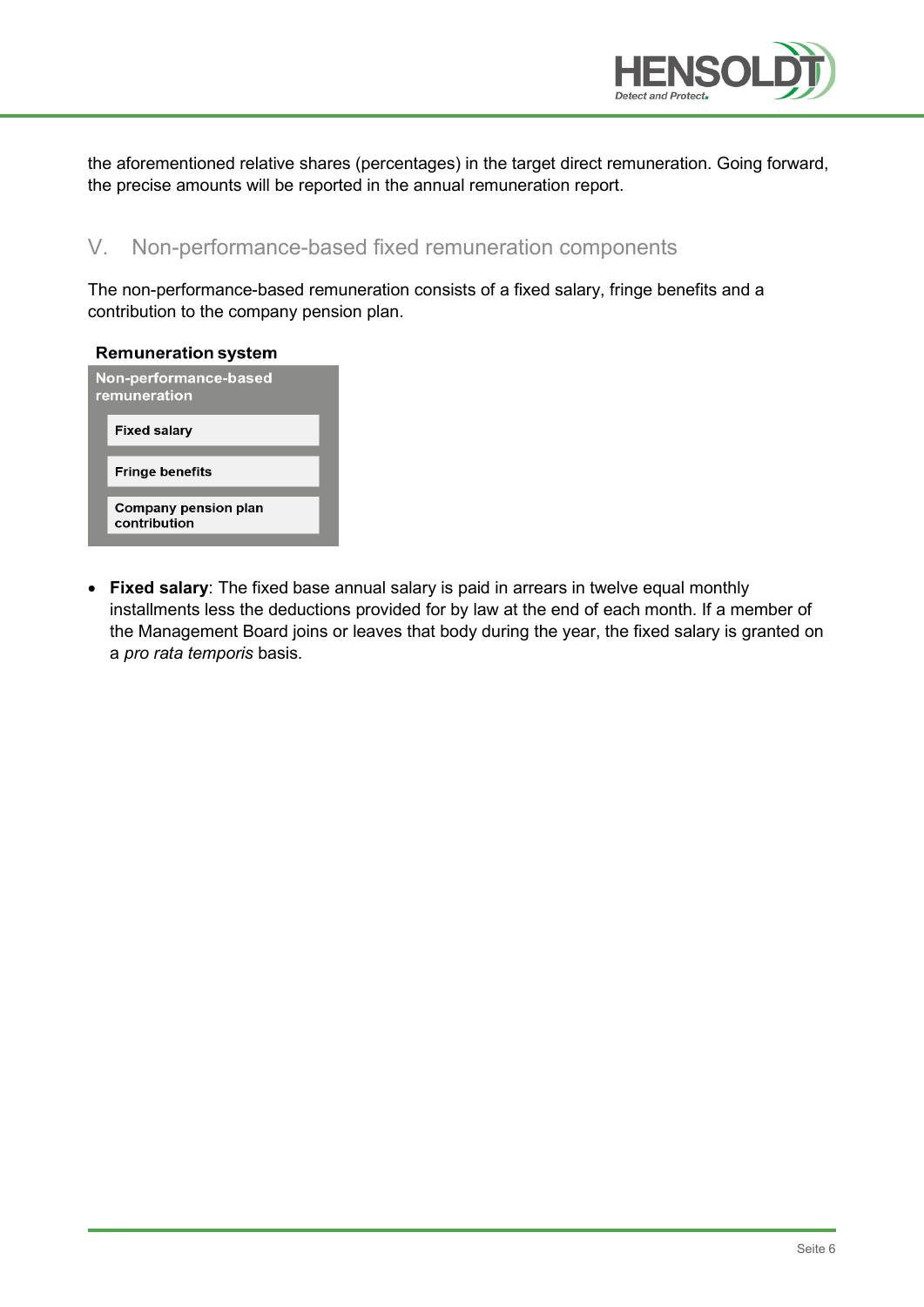

- **Fringe benefits**: The contractually guaranteed fringe benefits primarily include customary ancillary benefits such as the payment of insurance premiums (e.g., for group occupational accident insurance, term life insurance and health/long-term care insurance) and the provision of a company car, which can also be used for private purposes. As part of a security concept for the Management Board members, security costs (including the costs of structural measures implemented at their private residences) are also borne by the company as a fringe benefit. Further fringe benefits may also be the assumption of costs for a Management Board member's journeys home to his or her principal residence and an accommodation cost allowance for a secondary residence near HENSOLDT AG's registered office. The maximum amount of the fringe benefits is set for an upcoming financial year by the Supervisory Board.
- **Contribution to the company pension plan:** During the term of his or her service contract, a Management Board member participates in the company pension plan in accordance with the provisions of the pension commitments applicable to senior staff and executives. The company pension is granted in the form of a direct commitment. (*Direktzusage*). Apart from paying term life insurance premiums, which is part of the fringe benefits, the company does not grant any further retirement, surviving dependent or disability pension benefits, including any further performance-based pension commitments for which provisions would need to be set up. The remuneration system does not provide for any transitional allowance or other forms of an early retirement scheme.

#### VI. Performance-based variable remuneration components

The performance-based variable remuneration consists of the STI annual bonus and the LTI bonus.

#### **Remuneration system**



• **Short-term, one-year variable remuneration (the STI annual bonus):** All Management Board members are entitled to short-term, one-year performance-based remuneration (the "STI annual bonus"). The basis for determining the amount of the STI annual bonus is the target amount (the "STI target amount"). The STI target amount is the amount to which a Management Board member is entitled if his or her achievement of the STI annual targets is exactly 100%.

The STI target amount, which is agreed upon in the Management Board members' service contracts, may be adjusted appropriately for the financial year concerned by the Supervisory Board at its due discretion. If a member of the Management Board joins or leaves that body during a financial year, the STI target amount is calculated and set *pro rata temporis*. If the STI annual targets are exceeded, the disbursement amount of the annual bonus may be higher than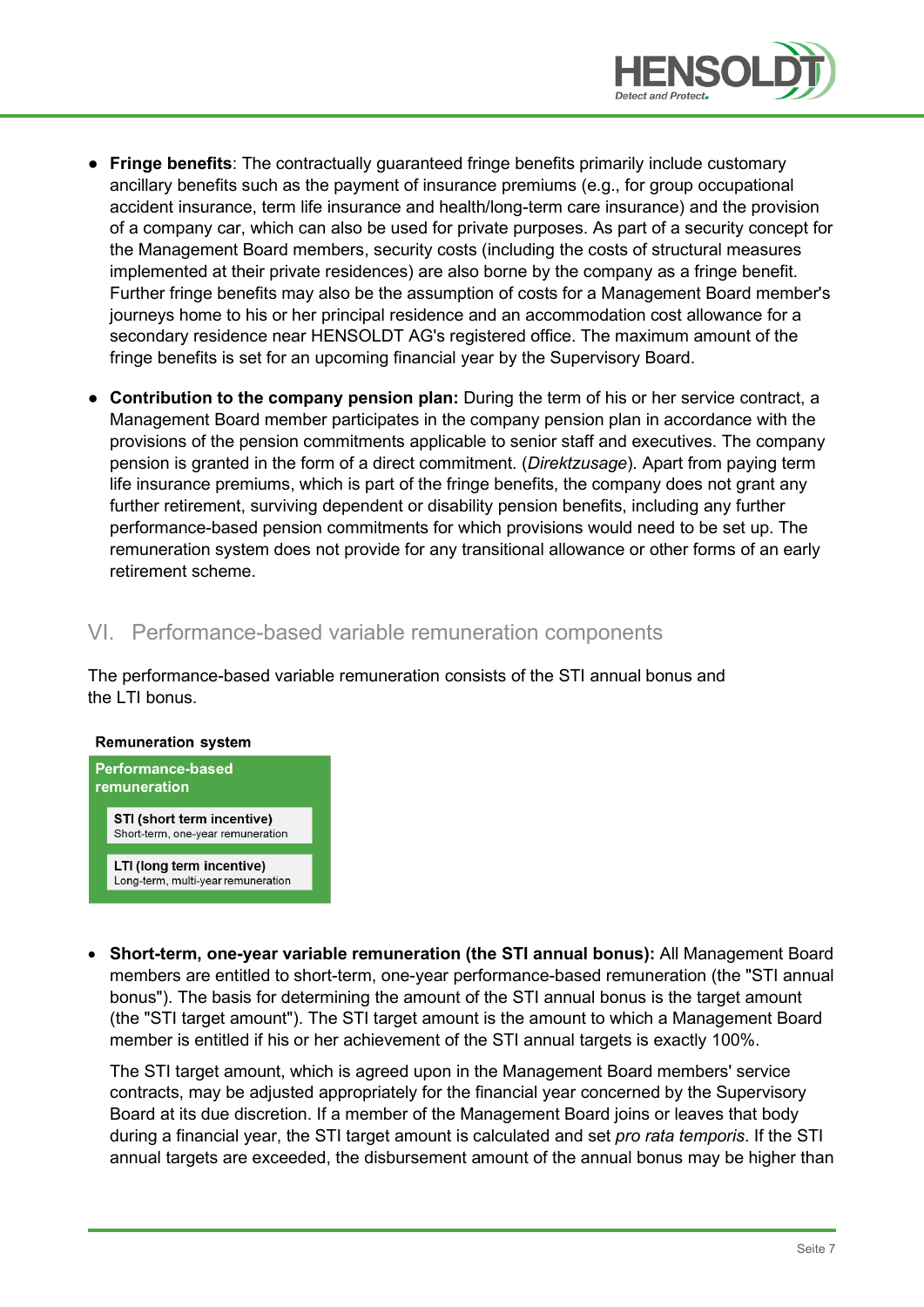

the STI target amount. The disbursement amount of the annual bonus is limited, however, to a maximum of 150% of the STI target amount.

The STI annual bonus is calculated for each financial year and is depending upon the achievement of target values for the three STI bonus components, i.e., free cash flow, EBITDA and revenue, in each case on the consolidated basis for the HENSOLDT group. The Supervisory Board adopts the target values annually using its reasonable discretion before or at the beginning of a financial year in connection with the setting of the annual budget.

- The free cash flow is the operating cash flow net of capital expenditure plus divestitures. Operating cash flow is defined as EBITDA net of payout amounts for the purchase of property, plant and equipment and net of changes in working capital in a narrower sense (inventories, trade receivables and trade payables).
- EBITDA is earnings before interest, taxes, depreciation and amortization of intangible assets.
- Consolidated revenue is the sum of supplied goods and services reported (and certified) as such according to the pertinent accounting rules (in particular IFRS).

The three STI bonus components are each weighted equally, i.e., each constitutes one third in the calculation of the target achievement for the STI annual bonus.

After a financial year ends, the Supervisory Board determines the level of STI target achievement based on the actual values derived from the audited consolidated financial statements and then sets the disbursement amount of the STI annual bonus. In that context, the Supervisory Board is entitled, but not obligated, to adjust for exceptional and non-recurring effects following discussion with the relevant Management Board member. The Supervisory Board or one of its committees may establish general principles regarding such normalization.

Calculating the level of target achievement for each STI bonus component is governed by the following rules:

- If the target value for an STI bonus component is not achieved, the corresponding bonus share decreases linearly in the proportion of 1:5, i.e., the relevant bonus share decreases by five percentage points for each percentage point by which the relevant target value is missed. If only 80% or less of the target value of an STI bonus component is reached, there will be no bonus share at all for this STI bonus component.
- If the target value for an STI bonus component is exceeded, the corresponding bonus share increases linearly in the proportion of 1:2.5, i.e., the relevant bonus share increases by 2.5 percentage points for each percentage point by which the relevant target value is exceeded. If 120% or more of the target value of an STI bonus component is reached, the corresponding bonus share is 150%; i.e., each STI bonus component may increase by no more than 1.5 times the bonus share. This linear increase in the bonus share occurs only if the target achievement level for each of the three STI bonus components is more than 80%. If only 80% or less of the target value is reached for at least one STI bonus component, the maximum bonus share for each of the other STI bonus components is 100%.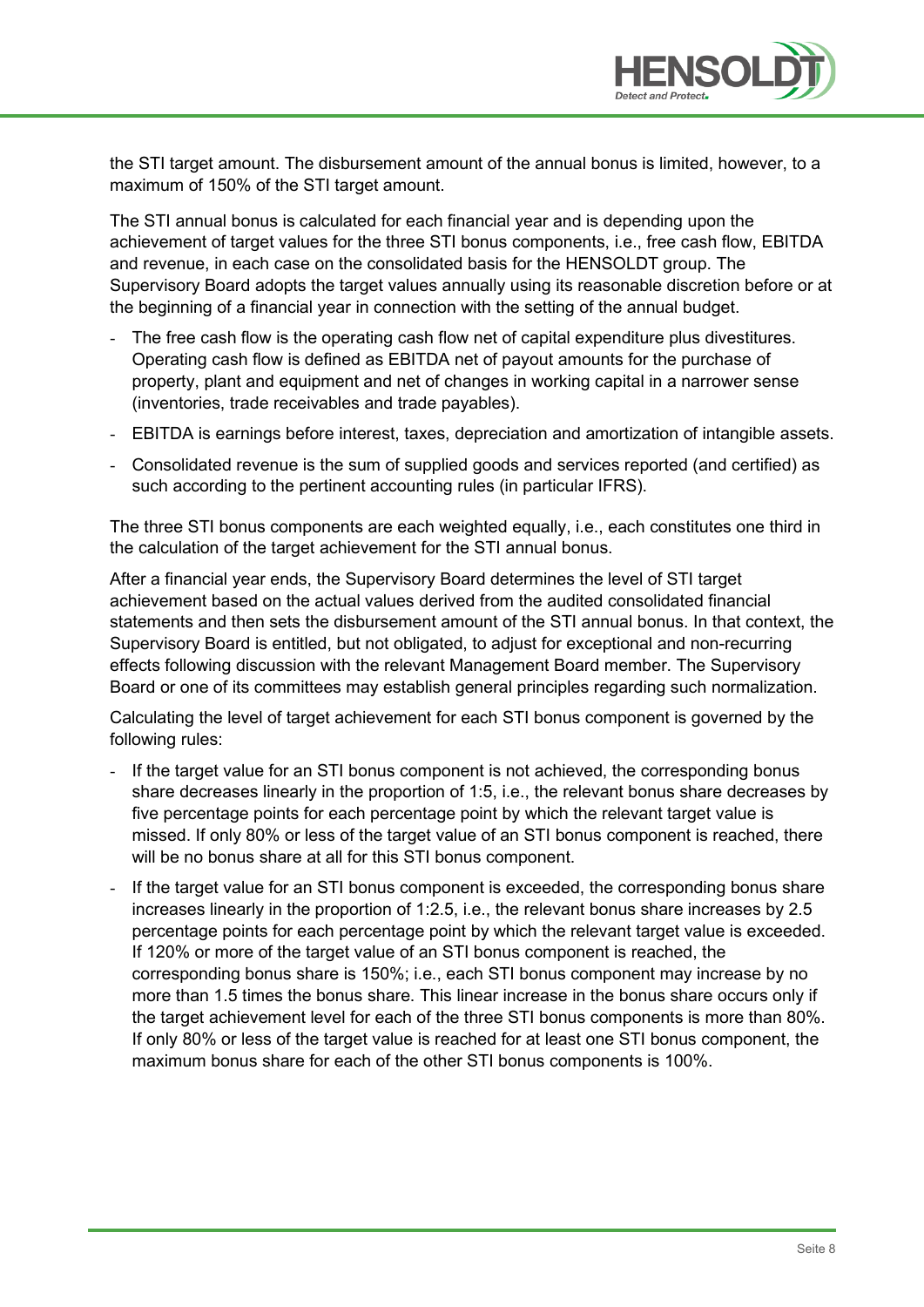



\*An excess achievement of the individual STI bonus components is possible only if the target achievement level for each of the three STI bonus components is more than 80%

All of a Management Board member's claims to an STI annual bonus lapse if the service relationship terminates for a cause (*wichtiger Grund*) for which the Management Board member is responsible within the meaning of Section 626 of the German Civil Code (*Bürgerliches Gesetzbuch*). Where a Management Board member otherwise ceases to hold that office during a financial year, the STI annual bonus will be granted *pro rata temporis* as of the due date stipulated in his or her service contract, provided that the relevant targets have been reached at the end of that financial year.

• **Long-term, multi-year variable remuneration (the LTI bonus):** All Management Board members are entitled to multi-year performance-based remuneration (the "LTI bonus"). The basis for determining the amount of the LTI bonus is the target amount (the "LTI target amount"), i.e., the amount to which a Management Board member is entitled if his or her achievement of the multi-year targets is 100%. The LTI bonus may not exceed 200% of the LTI target amount (the cap). The performance period of the LTI bonus is four years.

At the beginning of each four-year assessment period of an LTI bonus tranche – by no later than the end of the first quarter of the relevant award year – the Supervisory Board uses its reasonable discretion to set the target values for each of the four LTI bonus components of the relevant LTI bonus tranche uniformly for all Management Board members. The target values for the four LTI bonus components are thereby reviewed and adjusted annually, in each case relating to the next LTI bonus tranche to be issued.

The LTI bonus is calculated based on the following LTI bonus components: (i) 40% based on the company's relative total shareholder return (TSR) compared to the MDAX, (ii) 30% based on the HENSOLDT group's order intake and (iii) 15% apiece based on two ESG targets. In addition, the LTI bonus is tied to the development of the price of the company's share during the performance period (performance share plan).

After the four-year performance period ends, the level of target achievement for the aforementioned LTI bonus components is calculated based on the actual values reported in the consolidated financial statements and/or the management report (the "overall LTI target achievement"). The overall LTI target achievement is expressed as a percentage. The level of target achievement for each of the LTI bonus components and the overall LTI target achievement derived from the individual target achievement values may not exceed 150%.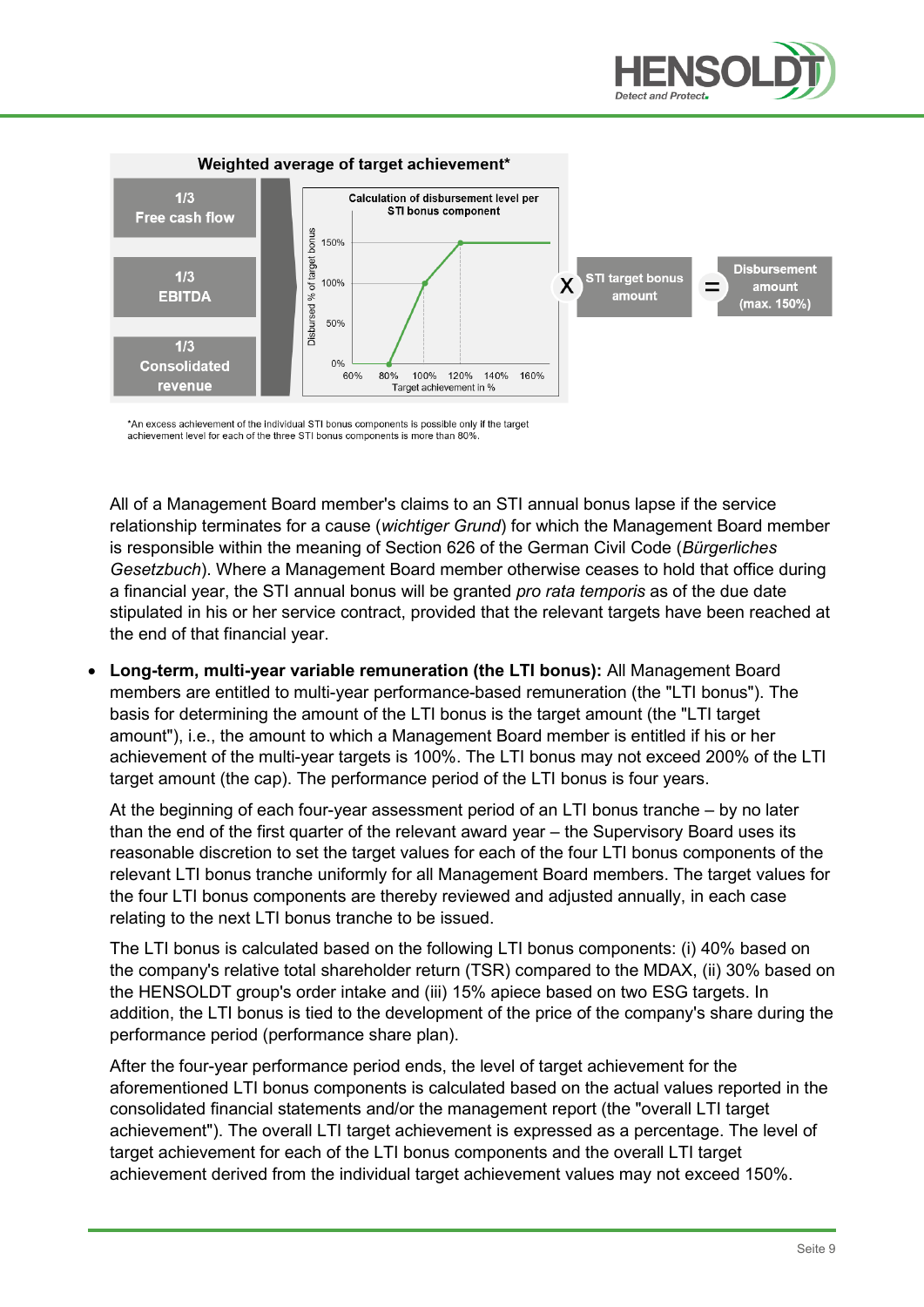

Furthermore, the performance share plan applicable to the LTI bonus ensures that the amount of the LTI bonus depends even greater on the price of HENSOLDT AG's share. The remuneration system provides for the following:

- At the beginning of each assessment period, the Management Board member receives a number of virtual shares ("share options") equal to the target amount divided by the average price of the HENSOLDT AG share in the XETRA trading system on the Frankfurt Stock Exchange (or a comparable successor system) during the first 60 trading days after the relevant assessment period began (for example, if the LTI target amount is EUR 400,000 and the average price of the company's share is EUR 20, the Management Board member will receive 20,000 share options).
- After an assessment period ends, the number of share options calculated at the beginning of that assessment period is multiplied by the overall target achievement of the LTI bonus components calculated based on the target achievement of the individual LTI bonus components (for example, if the number of share options is 20,000 and the overall target achievement is 150%, the result is 30,000 share options).
- The payable LTI bonus, i.e., the cash entitlement, is calculated by multiplying the number of shares calculated on the basis of the target achievement level by the average price of the HENSOLDT AG share in the XETRA trading system on the Frankfurt Stock Exchange (or a comparable successor system) during the last 60 trading days before the last year of an assessment period ended (for example, if the number of share options is 30,000 and the average price of the company's share is EUR 25, the Management Board member receives subject to the cap EUR 750,000 (gross)).

Because of the overall target achievement cap of 150%, the number of share options after an assessment period ends also cannot be more than 150% of the share options at the start of that assessment period. In all cases, the disbursement amount of the LTI bonus is limited to 200% of the LTI target amount.



How the LTI bonus works can be illustrated graphically as follows:

\*of HENSOLDT AG in the XETRA trading system on the Frankfurt Stock Exchange (or a comparable successor system) during the first 60 trading days after the relevant assessment period begins or during the last 60 trading days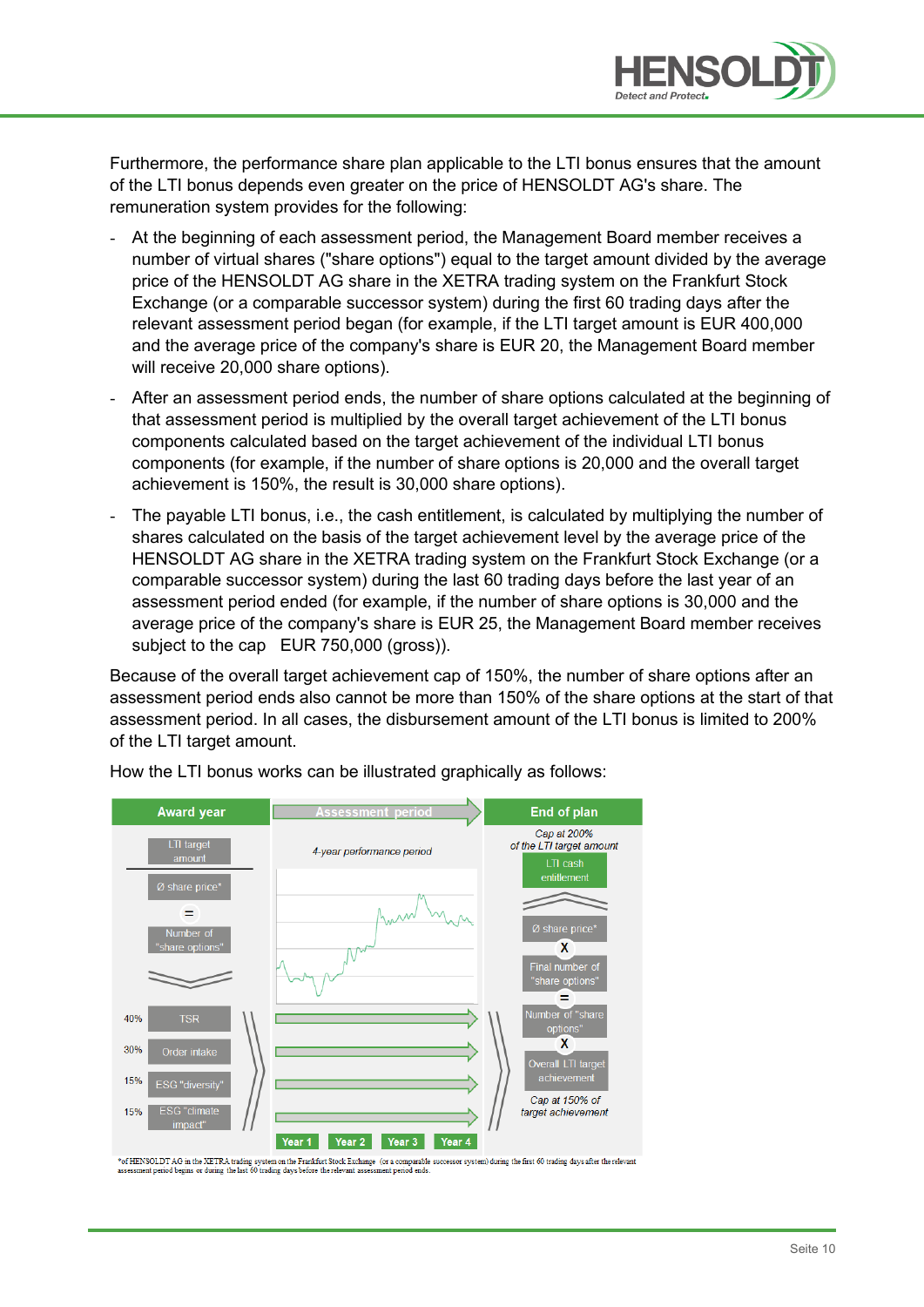

Where a Management Board member exits the company as a so-called "good leaver" before a performance period ends, the LTI bonus will be paid on a *pro rata temporis* basis for the year of departure as of the due date stipulated in that Management Board member's service contract, provided that the relevant targets have been reached at the end of the performance period. For the years preceding the year of departure the assessment periods of which are still running, however, the LTI bonus will be paid to the full extent (according to the level of target achievement). If a Management Board member exits the company as a so-called "bad leaver," all entitlements to amounts of the LTI bonus not yet paid as of that point in time are forfeited. A Management Board member is a bad leaver within the meaning of the provisions concerning the LTI bonus if the company terminates his or her service contract for cause within the meaning of Section 626 of the German Civil Code, the Management Board member resigns from office without cause, the Management Board member's service contract is terminated by a separation agreement or the Management Board member is released from the obligation to render the services under his or her service contract where it could have been terminated for cause.

The Supervisory Board may alter the weighting and composition of the LTI bonus components at its due discretion. Subject to such an alteration, the following applies:

Relative TSR means the development of the company's share price plus the notional reinvestment of gross dividends during the four-year performance period and it is determined based on data supplied by a recognized data provider (e.g., Bloomberg, Thomson Reuters). To determine the level of target achievement, the TSR performance of the HENSOLDT AG share is calculated during the four-year performance period and compared to the TSR performance of the MDAX (the "peer group"). In the calculation of the TSR in the performance period, the respective arithmetic means of the closing prices (using all available digits after the decimal point) of the HENSOLDT AG share and of the MDAX in the XETRA trading system of Deutsche Börse AG (or a successor system replacing the XETRA system) during the last 60 stock exchange trading days before the assessment period began and during the last 60 stock exchange trading days before the assessment period ended are calculated and compared. When the arithmetic mean of the closing prices at the end of an assessment period is calculated, the notional reinvestment of gross dividends is also taken into account.

The level of target achievement of the LTI bonus component of relative TSR is 100% if the TSR performance of the HENSOLDT AG share is equivalent to the TSR performance of the MDAX. If the TSR performance of the HENSOLDT AG share equates to 80% (or less) of the TSR performance of the MDAX, the LTI bonus component of TSR is to be recognized as 0%. Where relative TSR performance is between 80% and 100%, linear interpolation is used (i.e., the LTI bonus component of TSR is between 0% (at a relative TSR performance of 80%) and 100% (at a relative TSR performance of 100%)). If the TSR performance of the HENSOLDT AG share equates to 120% of the TSR performance of the MDAX, the level of target achievement of the LTI bonus component of TSR is to be recognized as 150%; between the values of 100% and 120%, linear interpolation is used (i.e., the LTI bonus component of TSR is between 100% (at a relative TSR performance of 100%) and 150% (at a relative TSR performance of 120%)). This linear increase in the bonus share to more than 100% occurs only if the target achievement level for the LTI bonus component of order intake is more than 80%. If only 80% or less of the target value is reached for the LTI bonus component of order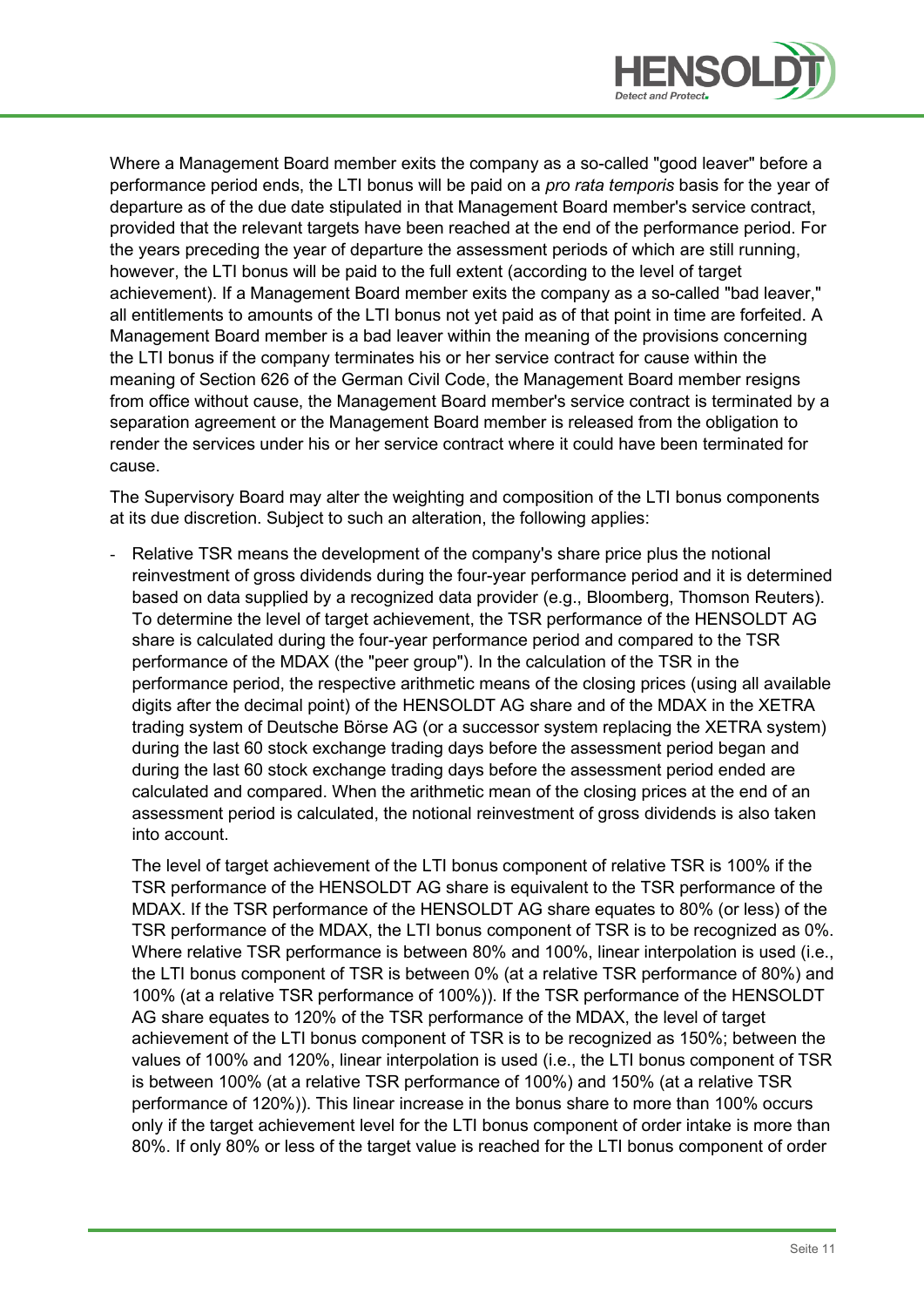

intake, the maximum target achievement level for the LTI bonus component of TSR cannot exceed 100%.

- Order intake means the sum of the customer orders placed with the companies of the HENSOLDT group during the four-year assessment period and reported as such according to pertinent accounting rules (in particular IFRS) (cumulative value over four years). In this respect, the target value for the LTI bonus component of order intake is set uniformly for the entire Management Board.

Target achievement is 100% if the actual order intake is equivalent to the target value for the LTI bonus component of order intake. If the order intake is 80% (or less) of the target value for this LTI bonus component, the LTI bonus component of order intake is to be recognized as 0%, and if the order intake equates to 120% of the target value for this LTI bonus component, the LTI bonus component of order intake is to be recognized as 150%; between these values (i.e., between 80% and 100% on the one hand and between 100% and 120% on the other hand), linear interpolation is used. This linear increase in the bonus share to more than 100% occurs only if the target achievement level for the LTI bonus component of TSR is likewise more than 80%. If only 80% or less of the target value is reached for the LTI bonus component of TSR, the maximum target achievement level for the LTI bonus component of order intake cannot exceed 100%.



\*An excess achievement of the individual LTI bonus components is possible only if the target achievement level for specific other LTI bonus component(s) is more than 80%.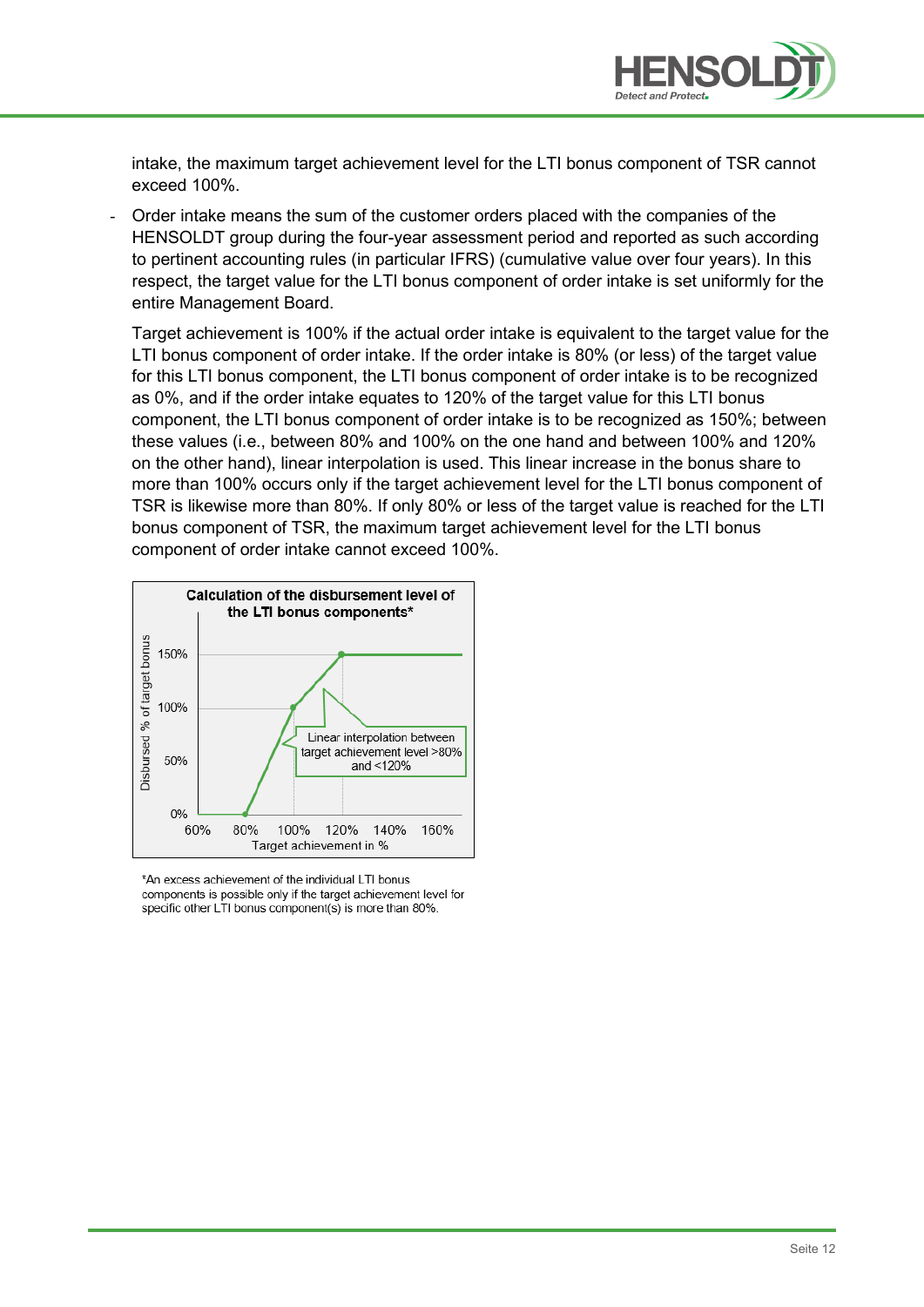

- The level of target achievement for the LTI bonus component "diversity" is 100% if the following targets to have women fill positions in the HENSOLDT group are achieved:

|       | LTI bonus component "diversity" |                                           |                           |  |  |
|-------|---------------------------------|-------------------------------------------|---------------------------|--|--|
|       | <b>LTI assessment period</b>    | <b>Target % for the share</b><br>of women | <b>Management level</b>   |  |  |
| (i)   | $2021 - 2024$                   | 35%                                       | Executive committee       |  |  |
| (ii)  | $2021 - 2024$                   | 25%                                       | Senior managers worldwide |  |  |
| (iii) | $2022 - 2025$                   | 27.5%                                     | Senior managers worldwide |  |  |
| (iv)  | $2023 - 2026$                   | 30%                                       | Senior managers worldwide |  |  |

The Supervisory Board will determine whether and to what extent a Management Board member has achieved the target values of the LTI bonus component of diversity at the end of each four-year assessment period and, using its reasonable discretion, will compare the actual value achieved with the intended diversity target and, using its reasonable discretion, may take into account any underachievement or excess achievement, recognizing, however, no more than 150% of the intended weighting of the ESG target of diversity. In its decision on the target achievement, the Supervisory Board will, in particular, also consider the efforts of the Management Board to increase the percentage of women among the engineers employed in the HENSOLDT group and the success of these efforts.

- The target value for the LTI bonus component "climate impact" is calculated based on the extent to which the companies of the HENSOLDT group have achieved the three climate impact targets in Germany. The "climate impact targets" are (1.) increasing the share of renewable energies in the energy consumed by the companies of the HENSOLDT group in Germany, (2.) decreasing the CO2 emissions of the companies of the HENSOLDT group in Germany and (3.) reducing the amount of volatile organic compounds ("VOCs") used by companies of the HENSOLDT group in Germany.

In the first LTI assessment period, currently already running, (2021-2024) the following target values have been set as the climate impact targets:

- (i) to increase the share of renewable energies to 70% of the total energy consumed;
- (ii) to decrease CO2 emissions by 20% or more by 2024 compared to the CO2 emissions in the year 2019 (benchmark);
- (iii) to reduce the amount of VOCs used by 20% or more by 2024 compared to the amount of VOCs used in the year 2019 (benchmark).

The Supervisory Board will determine whether and to what extent a Management Board member has achieved the target values of the LTI bonus component of climate impact at the end of the four-year assessment period and, using its reasonable discretion, will compare the actual values achieved with the intended climate impact targets and, using its reasonable discretion, may take into account any underachievement or excess achievement, recognizing, however, no more than 150% of the intended weighting of the ESG target of climate impact (and of the individual components of the ESG target of climate impact). For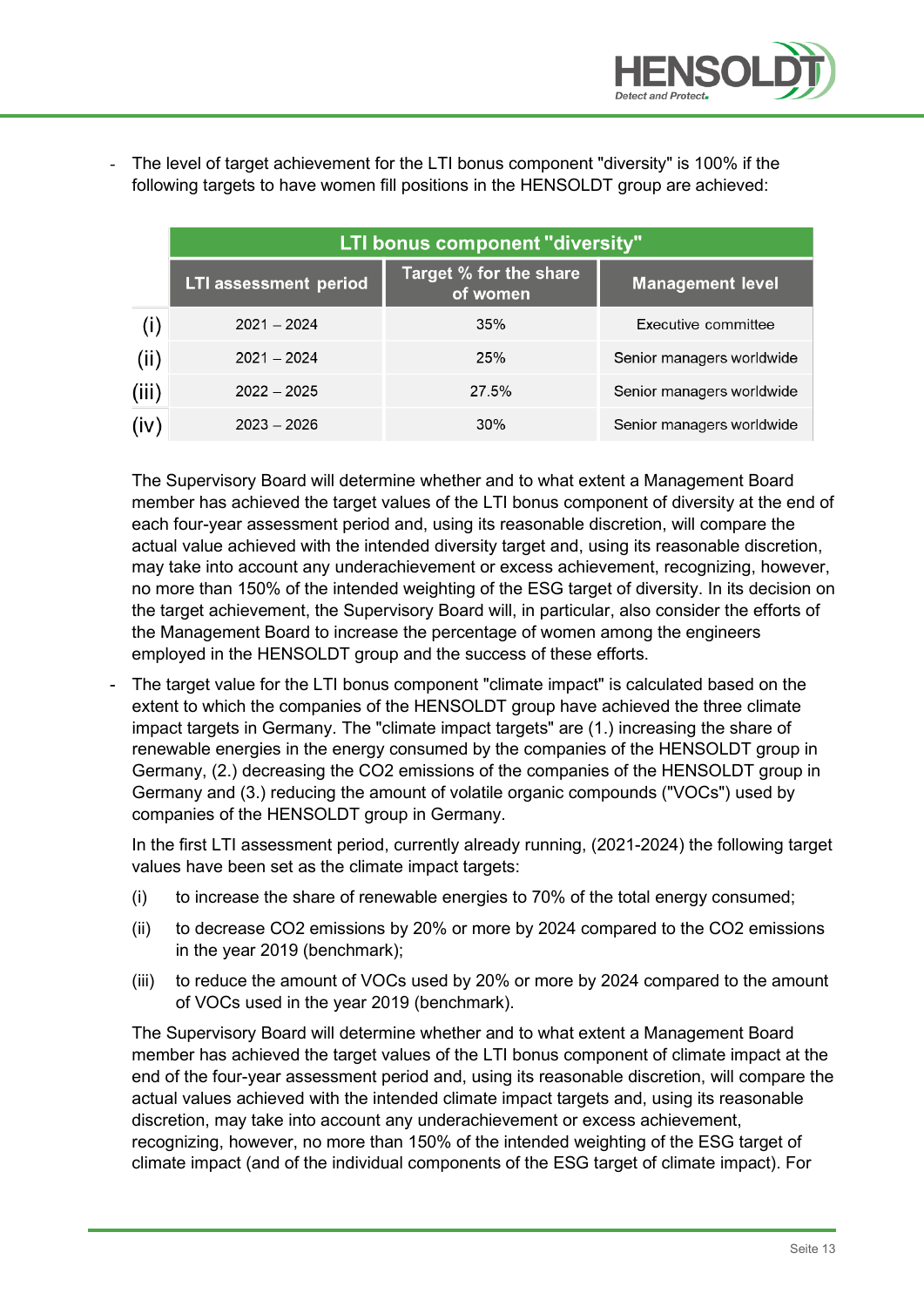

the purpose of determining the target achievement level, the three climate impact targets will be weighted as follows:

|       | LTI bonus component "climate impact" |                                               |                  |  |  |  |
|-------|--------------------------------------|-----------------------------------------------|------------------|--|--|--|
|       | <b>LTI assessment period</b>         | <b>Target metric</b>                          | <b>Weighting</b> |  |  |  |
|       | $2021 - 2024$                        | Increasing the share of<br>renewable energies | 50%              |  |  |  |
| (ii)  | $2021 - 2024$                        | Decreasing CO2 emissions                      | 25%              |  |  |  |
| (iii) | $2021 - 2024$                        | Reducing the amount of<br><b>VOCs used</b>    | 25%              |  |  |  |

In order to determine the overall target achievement level for the LTI bonus component "climate impact," the target achievement level determined for each climate impact target will first be weighted by multiplication with their respective percentage values stated in the table and then by adding together the values so calculated.

The target achievement for a climate impact target is 100% if the value actually achieved corresponds to the target value for that climate impact target. If the value actually achieved for a climate impact target is 80% (or less) of the relevant target value, the target achievement for that climate impact target is to be recognized as 0%, and if the value actually achieved for a climate impact target is 120% of the relevant target value, the target achievement for that climate impact target is to be recognized as 150%; between these values (i.e., between 80% and 100% on the one hand and between 100% and 120% on the other hand) linear interpolation is used. The linear increase for a climate impact target above the target value of 100% takes place only if for both of the other climate impact targets a target value of more than 80% has been reached. If only 80% or less of the target value is reached for at least one climate impact target, the maximum bonus share for the two other climate impact targets is 100%.

#### VII. Share Ownership Guidelines

Under the Share Ownership Guidelines ("SOG"), the company's share purchase and shareholding program, the Management Board members are obligated to acquire shares in HENSOLDT AG and to hold them during their term of office on the Management Board. The SOG target is determined based on the relevant, where applicable higher, gross annual base salary of the Management Board member and equals

- the equivalent of 150% of the annual base salary for the chairperson of the Management Board (CEO),
- the equivalent of 120% of the annual base salary for the Management Board member responsible for finance and accounting (CFO) and
- the equivalent of 100% of the annual base salary for each of the other Management Board members.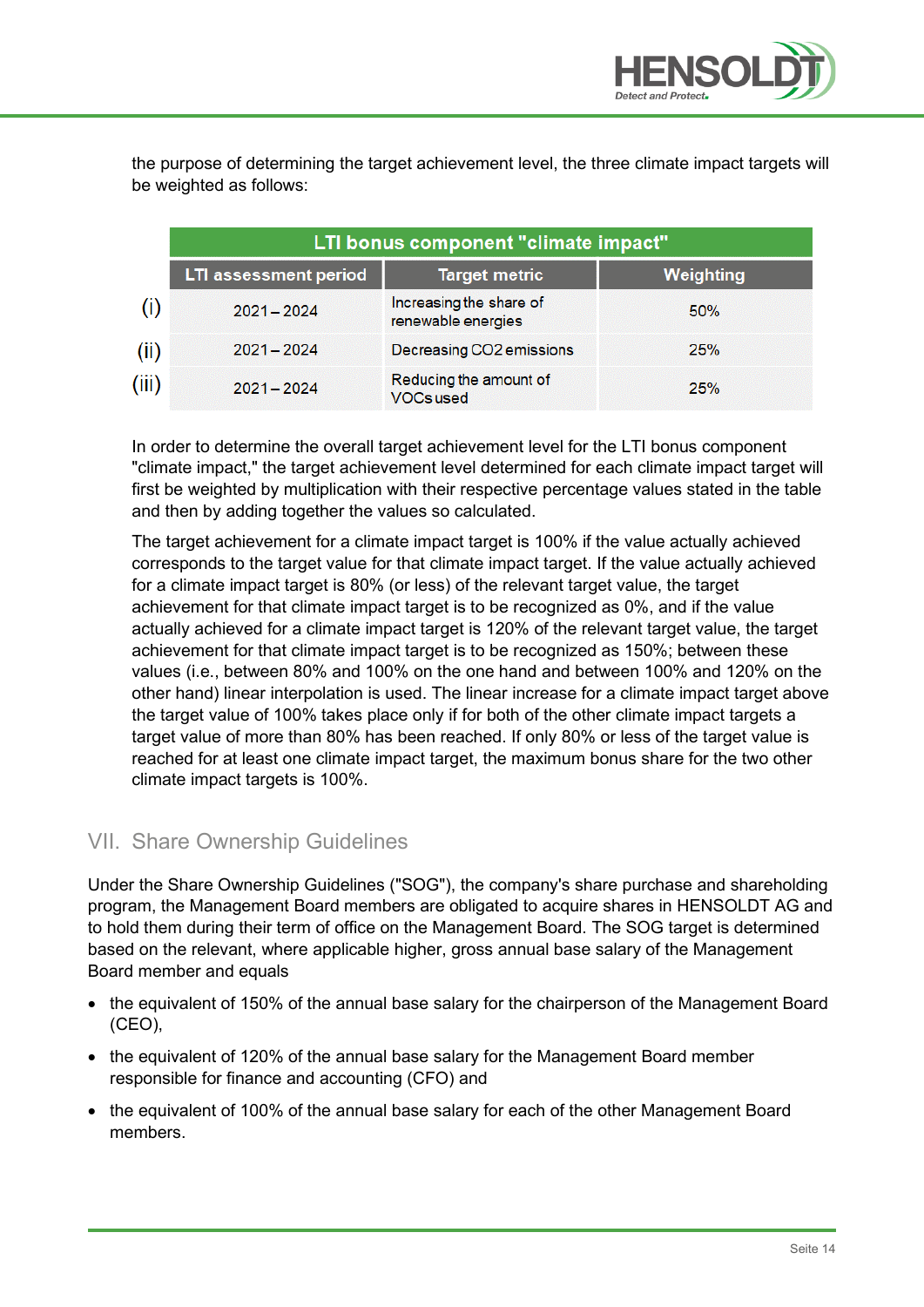

The Management Board member is not required to purchase the minimum number of HENSOLDT shares immediately; instead, he or she may build up his or her shareholding over a term of four years that starts to run when the Management Board member's service contract takes effect (the "build-up phase"). The build-up phase ends once the SOG target has been reached or, if earlier, when the Management Board member's service contract terminates, even if at that point in time the shareholding required according to the individual SOG target has not yet been built up.



The Management Board Member must not transfer, assign, pledge or otherwise dispose of, or undertake to dispose of, the HENSOLDT shares held under the shareholding program at any time until the Management Board member's service contract terminates. Following termination of the Management Board member's service contract, the Management Board member may freely dispose of up to 50% of the HENSOLDT shares held by him or her under the SOG. If and to the extent that, in the first year, a Management Board member sells less than 50% of the HENSOLDT shares held by him or her under the SOG, the Management Board member is free to dispose of the shares not sold at a later point in time; in any event, the holding obligation ends two years after termination of the Management Board member's service contract.

#### VIII. Appropriateness of the remuneration

The Supervisory Board considers the current total target remuneration to be appropriate and customary in view of the tasks to be performed and the expected performance of the Management Board, in light of the current situation of the company compared to other companies of a suitable peer group and having considered a vertical comparison within the HENSOLDT group. Confirmation of this assessment has been given to the Supervisory Board by an independent external remuneration consultant.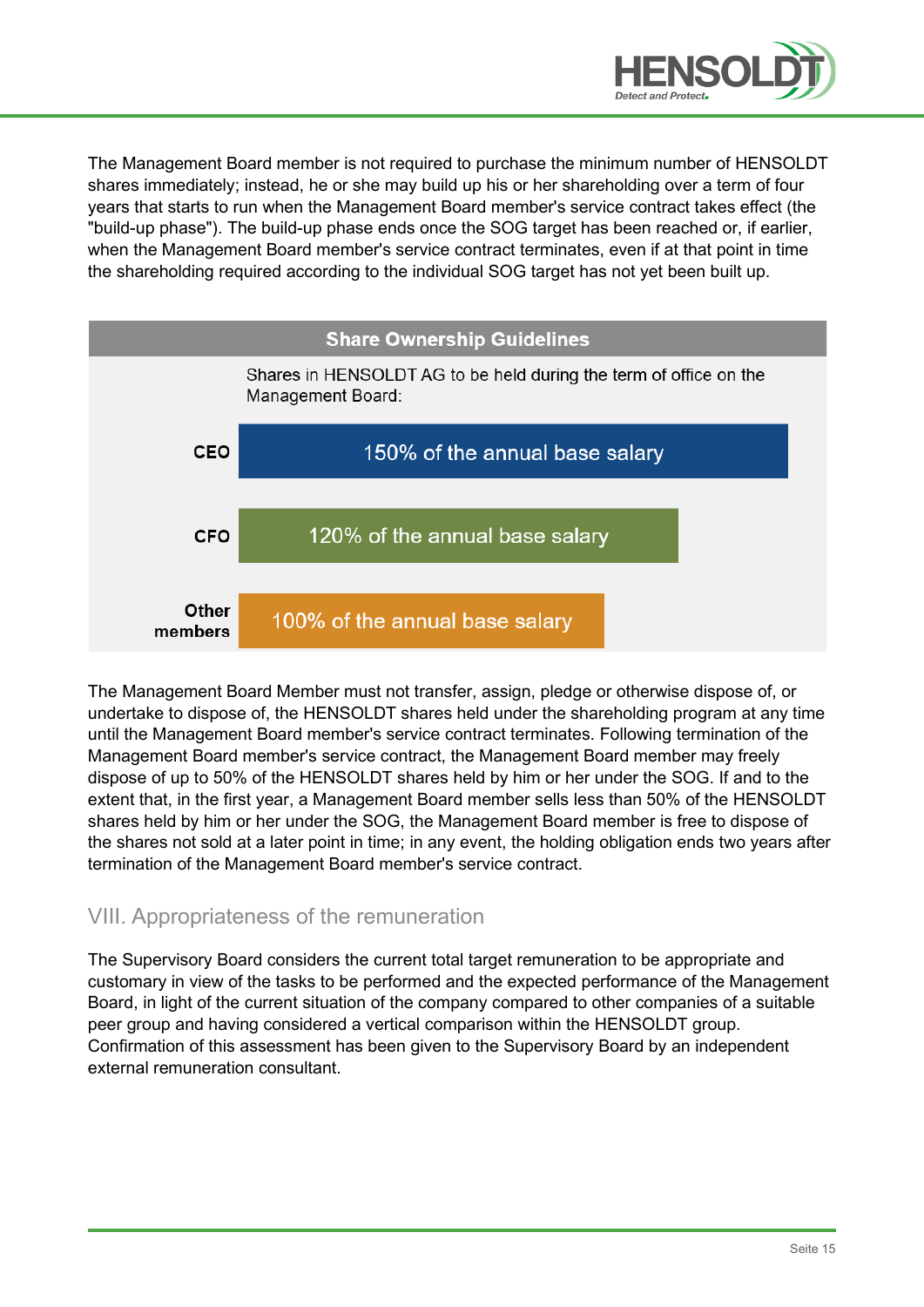

- For the so-called "peer group comparison" (horizontal assessment of the appropriateness of the Management Board remuneration), the Supervisory Board, upon recommendation by the external remuneration consultant, analyzed the data of [1](#page-15-0)5 peer companies from the MDAX<sup>1</sup> and of 19 peer companies from the SDAX<sup>[2](#page-15-1)</sup>. Each of the peer companies may reasonably be compared with HENSOLDT AG based on its business sector, size, region and transparency of the management board remuneration. According to the most recently available figures from the MDAX peer group companies, for the key figures of revenue and number of employees, HENSOLDT AG is situated between the first quartile and the median of the comparative market. In relation to the SDAX peer companies, for the key figures of revenue and number of employees, HENSOLDT AG is situated between the median and the third quartile.
- For the appropriateness test within the HENSOLDT group (vertical assessment of the appropriateness of the Management Board remuneration), the Supervisory Board specifically considered the development of the remuneration of the highest executive level and of non-tariff employees. While not directly taking into account the terms and conditions of the remuneration and employment of the employees any further than in this vertical appropriateness test when setting down the remuneration system, the Supervisory Board points out that, in the future, the interests of the employees may be included as a target metric to steer the Management Board's actions, particularly as part of the ESG bonus components specified for the LTI bonus.

## IX. Maximum remuneration

As regards the maximum remuneration stipulated in the remuneration system, the Supervisory Board uses the Management Board members' current annual target remuneration as a basis. Taking into account a (moderate) increase in the fixed remuneration during the anticipated fouryear term of the remuneration system (which cannot be excluded), the following maximum remuneration p.a. within the meaning of Section 87a (1) sentence 2 no. 1 AktG results:

| Maximum remuneration (Sec. 87a (1) sent. 2 no. 1 AktG) |                                    |  |  |  |
|--------------------------------------------------------|------------------------------------|--|--|--|
| <b>Function</b>                                        | <b>Maximum remuneration in EUR</b> |  |  |  |
| CEO                                                    | EUR 3,500,000                      |  |  |  |
| <b>CFO</b>                                             | EUR 3,300,000                      |  |  |  |
| Other Management Board member                          | EUR 2,500,000                      |  |  |  |

<span id="page-15-0"></span><sup>1</sup> These 15 companies included in the peer group comparison were Brenntag, Dürr, Fraport, GEA, KION, Knorr-Bremse, MTU Aero Engines, Nemetschek, Osram, Rational, Rheinmetall, Siltronic, Software, TeamViewer, Varta.

<span id="page-15-1"></span><sup>&</sup>lt;sup>2</sup> These 19 companies included in the peer group comparison were DEUTZ Aktiengesellschaft, DMG MORI Aktiengesellschaft, Dr. Hönle AG, Hamburger Hafen und Logistik Aktiengesellschaft, INDUS Holding AG, Jenoptik AG, JOST Werke AG, Klöckner & Co SE, Koenig & Bauer AG, Krones AG, LEONI AG, Nordex SE, NORMA Group SE, Pfeiffer Vacuum Technology AG, SAF-Holland SE, Schaeffler AG, SMA Solar Technology AG, Traton SE, Vossloh AG.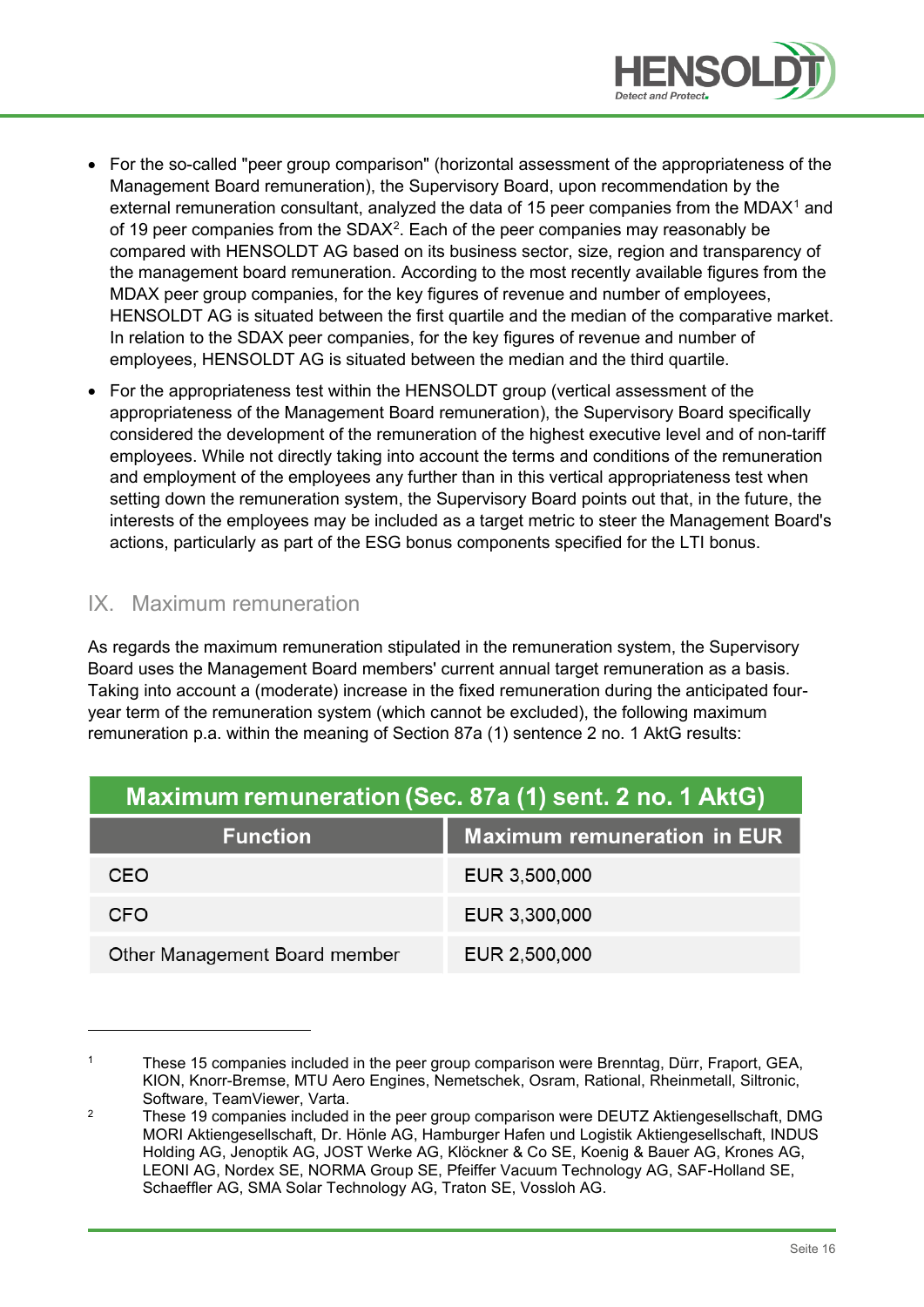

**Important note:** In line with the intent of German stock corporation law, the maximum remuneration is not the amount targeted by the Supervisory Board nor the amount that the Supervisory Board believes to be compellingly appropriate. A clear differentiation must be made between the maximum remuneration and the annual target remuneration. The former only sets an absolute cap, for example, to avoid disproportionately high Management Board remuneration in an unexpectedly positive financial year.

### X. Extraordinary developments

The criteria for determining the performance-based remuneration and the annual targets set by the Supervisory Board at the beginning of the financial year will not be modified during a financial year. Under the new remuneration system, subsequent modification of the target values or the comparison parameters is excluded.

In accordance with the recommendation of the GCGC, the Supervisory Board may to an appropriate extent consider extraordinary developments the effects of which are not sufficiently reflected in the target achievement when determining the overall level of target achievement. This may result in either an increase or a decrease of the STI disbursement amount and of the LTI disbursement amount. Extraordinary developments occurring during a financial year may be, for example, extraordinary changes in the economic climate (such as economic crises or health crises affecting the global economy) that negate the original business targets, provided that the developments were not foreseeable. Generally unfavorable market developments are not deemed extraordinary developments occurring during a financial year. If any extraordinary developments occur that render an adjustment necessary, the Supervisory Board will report on them comprehensively and transparently.

#### XI. Clawback rules for the variable remuneration

The Supervisory Board may reclaim the short-term one-year performance-based remuneration (the STI annual bonus) and the long-term multi-year performance-based remuneration (the LTI bonus) in the following cases:

- The company is entitled to demand from a Management Board member repayment of the paid performance-based remuneration if it turns out after disbursement of the performance-based remuneration that that Management Board member has violated his or her duties, specifically compliance duties owed to the company, at least in a grossly negligent manner.
- The company is also entitled to demand from a Management Board member repayment of the paid performance-based remuneration if it turns out after disbursement of the performancebased remuneration that the underlying audited and adopted consolidated financial statements or management report were objectively incorrect and, in accordance with the relevant accounting rules, required subsequent correction, and based on the corrected audited consolidated financial statements or management report, the Management Board member would not have been entitled to the performance-based remuneration or only entitled to a lesser amount. In this regard, no fault of the Management Board member is required as far as the necessity of the correction of the consolidated financial statements is concerned. The repayment claim will fall due once the correction of the annual financial statements is completed. The repayment claim exists even if the appointment of and/or the service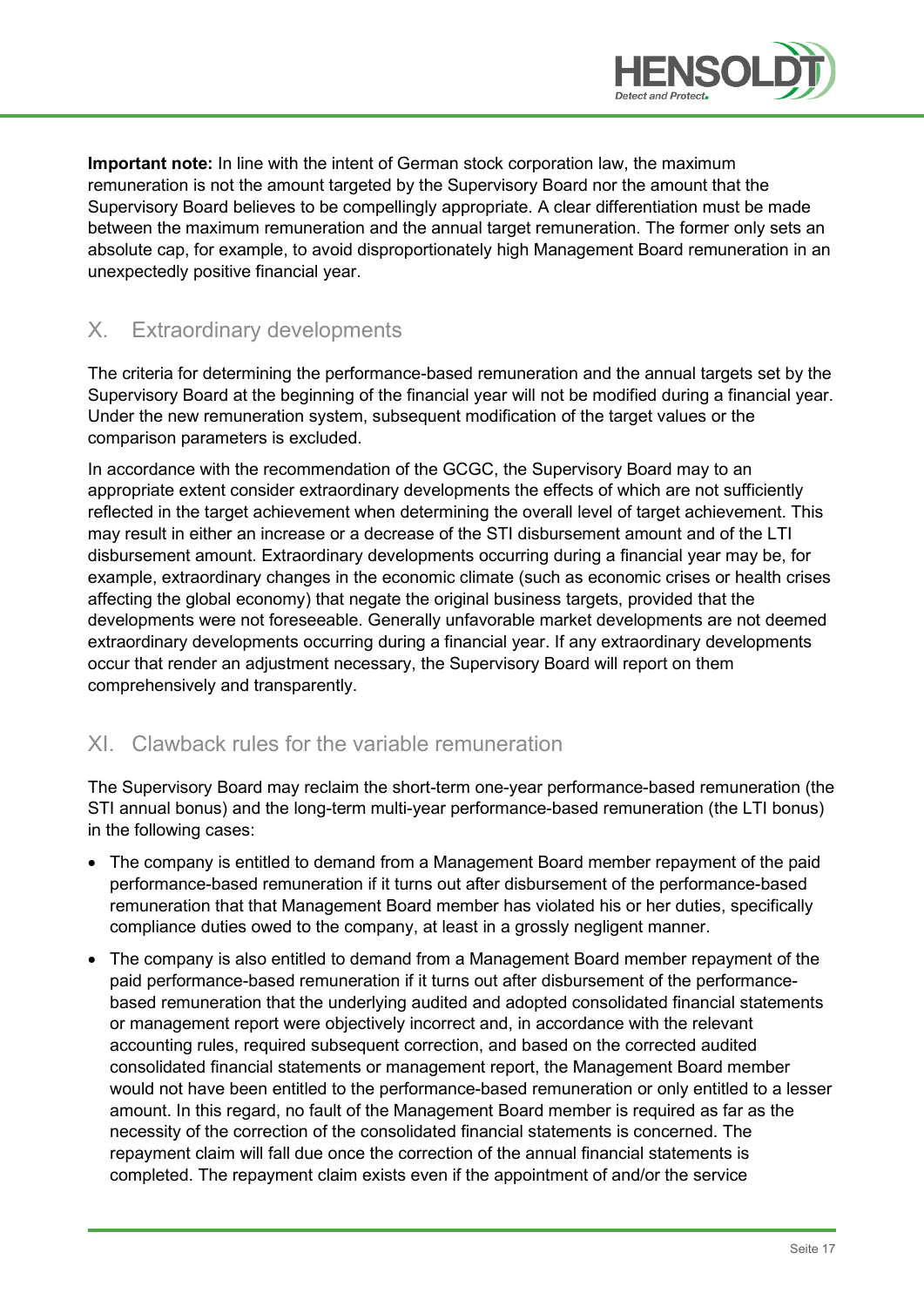

relationship with the Management Board member has already ended as of the time the repayment claim becomes due. Under no circumstances will any subsequent correction of consolidated financial statements result in an increase of the entitlement to performance-based remuneration.

The Supervisory Board will in each case decide on the amount of the repayment claim using its due discretion.

The Supervisory Board may set out the details of the clawback rules at its due discretion with the Management Board members in their individual service contracts.

### XII. Crediting of remuneration received from sideline activities

The remuneration received for any group-internal supervisory board office or other double functions will be credited against the Management Board remuneration.

If a Management Board member wishes to accept a supervisory board office outside the group with the consent of the Supervisory Board, the Supervisory Board will decide, in connection with its requisite decision whether or not to grant that consent, whether the external remuneration will be credited against the remuneration that he or she receives as a Management Board member. In this respect, the Supervisory Board will, in particular, consider the expected time commitment of the external supervisory board office.

# XIII. Benefits upon taking office and upon ceasing to hold office on the Management Board

Where a Management Board member starts to serve on the Management Board, the Supervisory Board, using its due discretion, will decide whether and to what extent additional remuneration benefits (e.g., a relocation allowance or compensation for lost earnings due to the move to HENSOLDT) will be granted under the individual service contract. On the occasion of the Management Board member's taking office, the Supervisory Board may grant a sign-on bonus in a reasonable amount and compensation for the loss of benefits from the previous employer (e.g., pension commitments) or bear part of that Management Board member's relocation costs. Any sign-on bonus and compensation for the loss of benefits from the previous employer may also be paid spread out over the term of the Management Board member's service contract. The relocation costs are not to exceed a reasonable maximum amount. In the case of new appointments, the Supervisory Board may guarantee a reasonable amount of variable remuneration to the new members of the Management Board for a limited period of time. The benefits paid in connection with a Management Board member taking office together with the payments from the other remuneration components (fixed remuneration, variable remuneration, fringe benefits) must not exceed the maximum remuneration that has been set.

Payments to a Management Board member upon early termination of that member's service contract without there being cause for the termination of that member's service on the Management Board will be limited to a maximum of twice the annual remuneration and will not exceed the annual remuneration for the remaining term of the service contract (severance cap). The annual remuneration that is used for calculating the severance is equal to the sum of the fixed salary and the STI target amount. In the event of an early termination by the company of